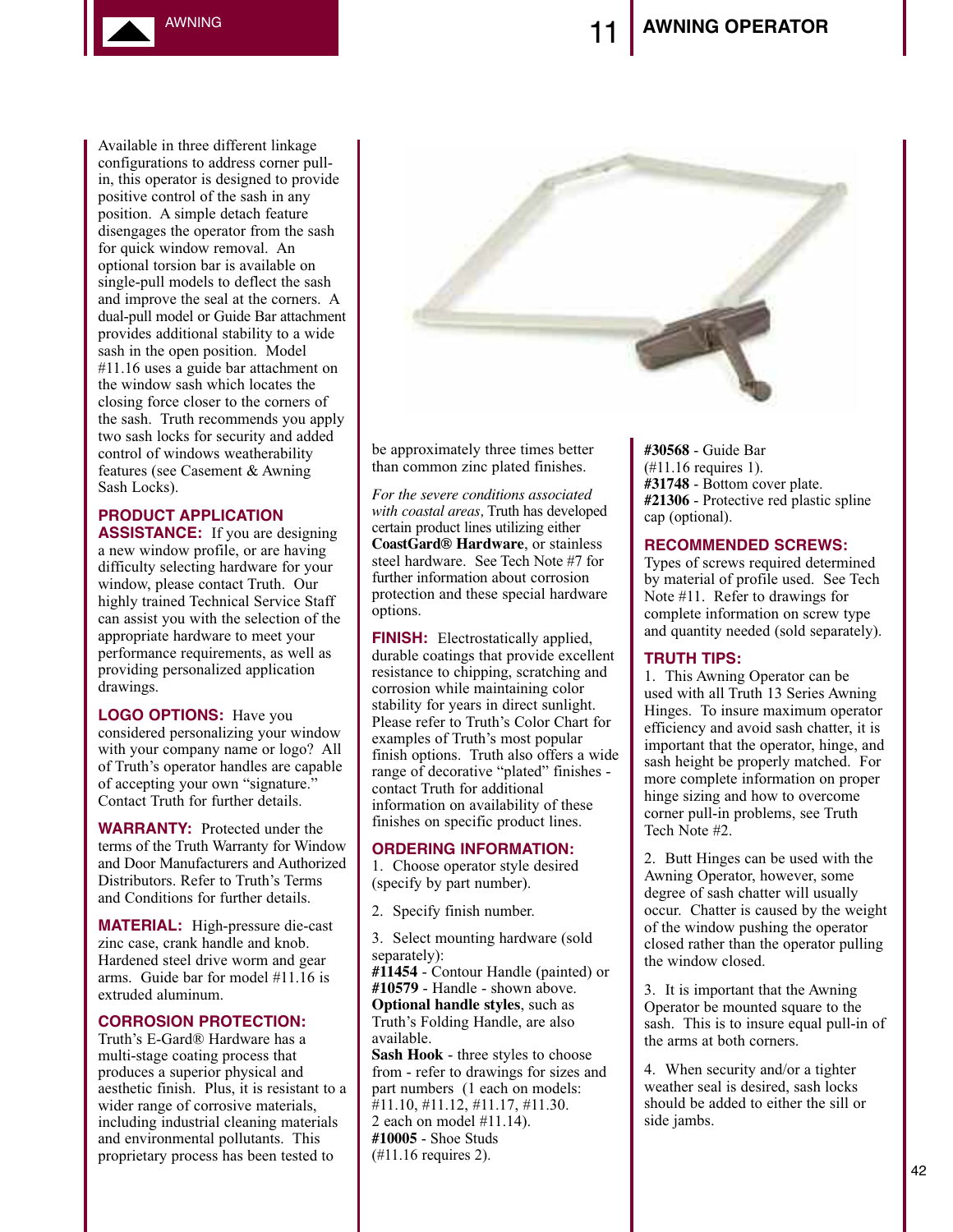## 11 **AWNING OPERATOR**

### **TRUTH TIPS (con't):**

5.A Truth Spline Cap (#21306) is available to protect the operator spline from dirt and damage during shipping, window installation, and final building construction.

6. Adding a Truth Snubber to the center of the top rail on an awning window may increase the negative air pressure rating of the window.

7. For accurate hardware placement in vinyl or metal applications, pre-drilling of the window profile is recommended.

8. For vinyl window applications, mounting screws should pass through two PVC walls, or one PVC wall and one insert wall. For this reason, it may be necessary to use a longer screw than is recommended.

9. For metal window profiles Truth recommends machine screws. However, in most applications, sheet metal screws will provide adequate holding power.

10. To cover the bottom of the operator in elevated applications, Truth's **#31748** Bottom Cover Plate can be used to enclose the visible area of the operator's base.

11. When selecting mounting screws for Truth hardware, coating compatibility is one of the most important criteria. For best corrosion resistance the coating on the screws should be the same as the coating on the hardware. For more information see Tech Note #11.

12. This operator is intended for single vent applications only, and should not be used on multi-vent applications.

## **INCLUDE TRUTH SPECS ON YOUR NEXT WINDOW PROJECT**

Window operators shall be provided which allow easy adjustment of window position. The mechanism should be crank operated and provide wide range of open positions. Connection to the movable sash must be easily detachable for window cleaning and maintenance.

Window operators will be of scissor arm design driven by hand crank. The operator must be constructed of E-Gard® components, hardened steel worm and gear arms and high pressure zinc alloy die castings.

Window Operators shall be 11 series Awning Operator as manufactured by Truth Hardware, Owatonna, MN.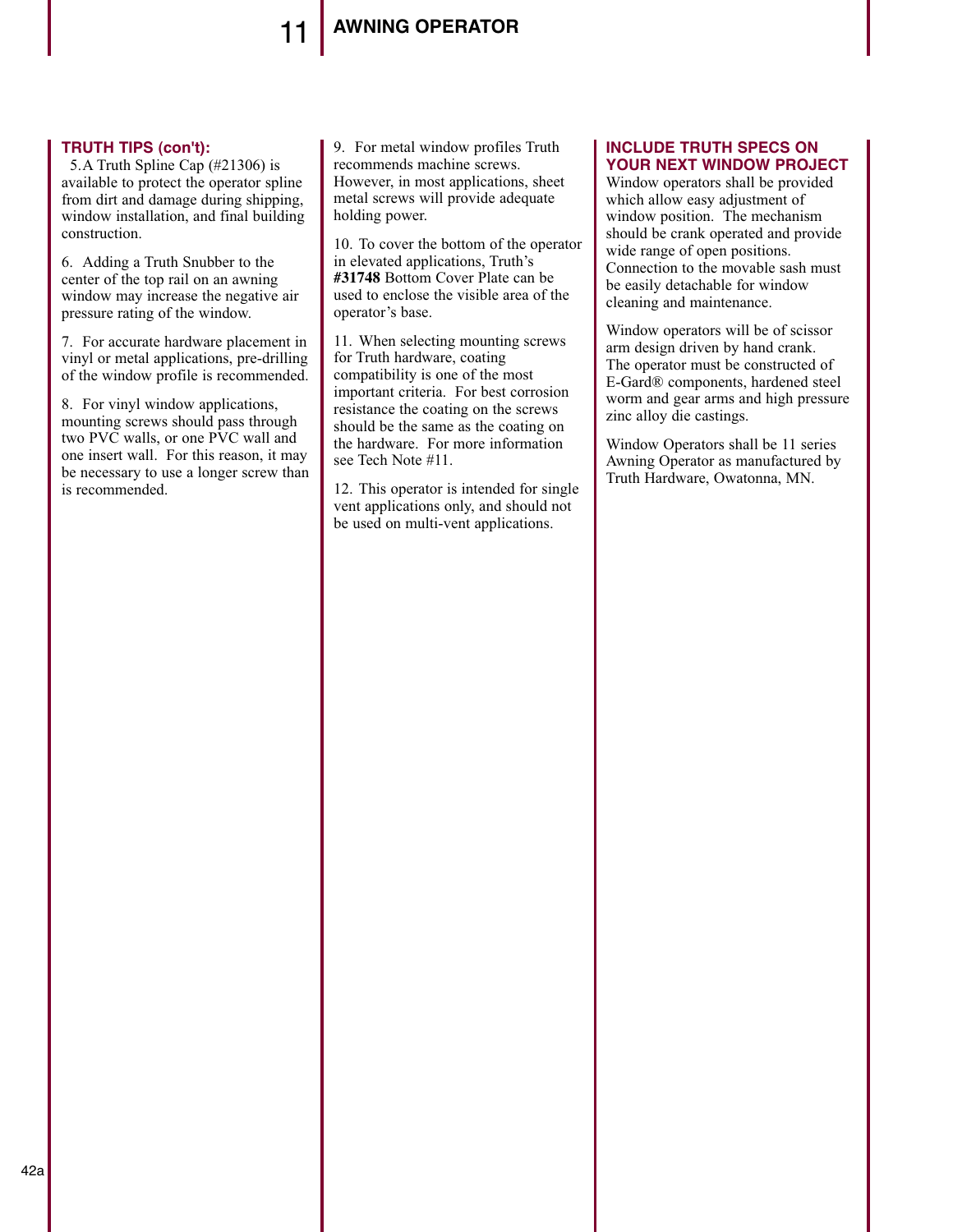

## FIG. 1 APPLICATION OF TRUTH ROTO GEAR AWNING OPERATOR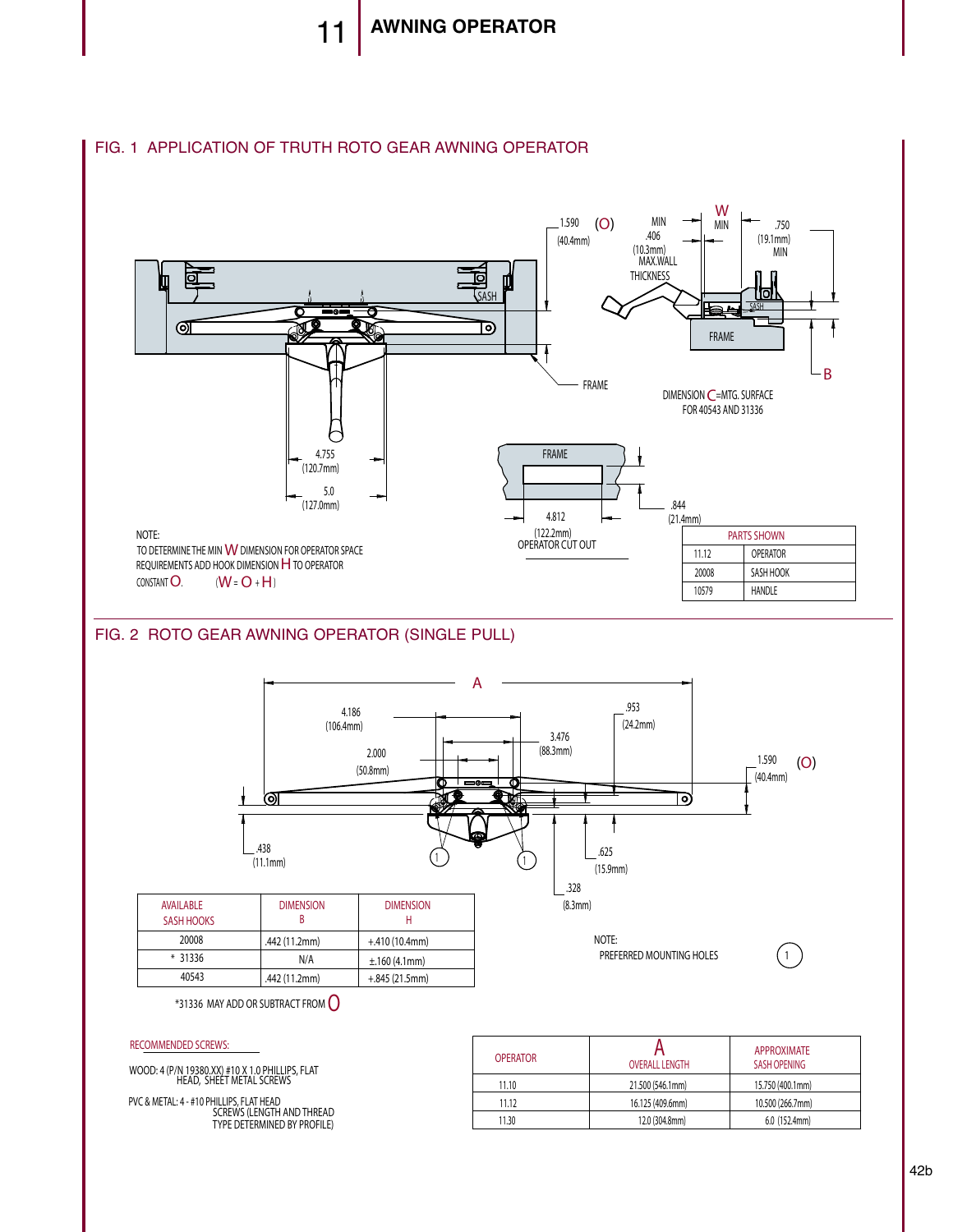## FIG. 3 ROTO GEAR AWNING OPERATOR (DUAL PULL)

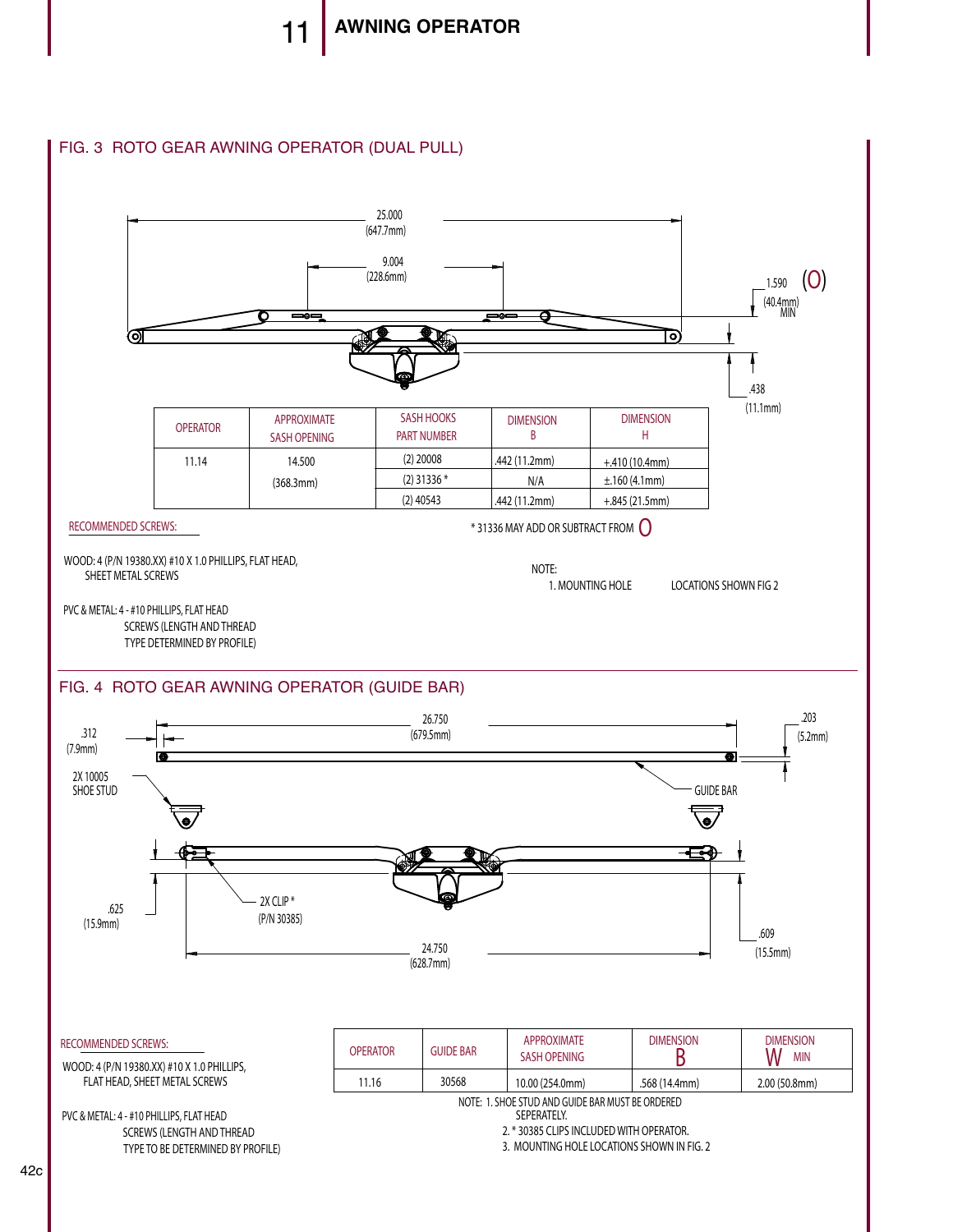